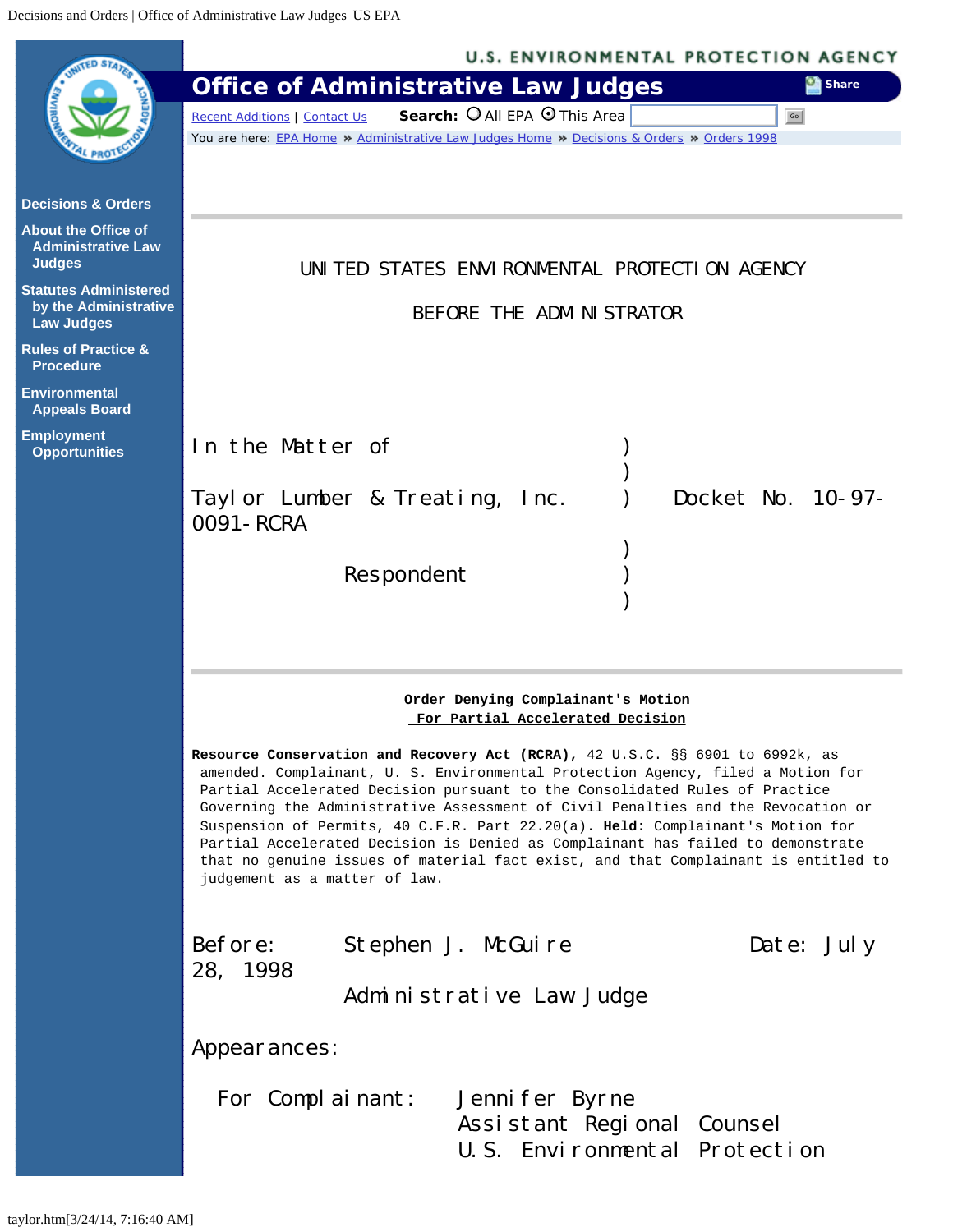Agency Region 10 1200 Sixth Ave. Seattle, Washington 98101 (206) 553-0050 For Respondent: Jerry B. Hodson Lynne A. Perry Miller, Nash, Wiener, Hager & Carlsen, L.L.P. 3500 U. S. Bancorp Tower 111 S. W. Fifth Ave. Portland, OR 97204-3699 (503) 224-5858

**I. Introduction**

Taylor Lumber & Treating, Inc. (Respondent) is an Oregon corporation operating a wood-treatment facility in Sheridan, Oregon. Respondent's facility generates hazardous waste in its wood treatment operations using pentachlorophenol, creosote, and a chemonite solution containing arsenic acid, copper salts, zinc, and ammonia. These are hazardous wastes listed under 40 C.F.R. § 261.31(a), as hazardous waste from non-specific sources given hazardous waste numbers F032, F034, and F035.

Three inspections were conducted on Respondent's premises prior to the issuance of the Complaint in this proceeding. A Tax Credit Inspection of the facility was conducted by EPA on or about March 25, 1993; a Visual Site Inspection was conducted by EPA on or about November 17, 1993, and the Oregon Department of Environmental Quality conducted an inspection on April 24, 1996. During each of these inspections, Complainant alleges that Respondent's tram carts were observed off the drip pad and wood-treating chemicals from the tram carts were observed on the ground around the tram carts.

On October 23, 1997, EPA filed an initial Complaint charging Respondent with violating RCRA on three counts as follows: Count one, failure to minimize tracking of hazardous waste off the drip pad, 40 C.F.R. §265.443(j); Count two, disposal of hazardous waste without a permit, Or. Rev. Stat. § 466.005(4).; and Count three, failure to comply with closure requirements, 40 C.F.R. § 265.112, § 265.445. Respondent filed its Answer on November 21, 1997, generally denying the material allegations of the Complaint. On June 11, 1998, Complainant filed a Motion for Leave to File First Amended Complaint in order to clarify allegations and statements in the original Complaint. Respondent had no objection in its response filed June 22, and the undersigned granted Complainant's Motion in a June 29, 1998 Order Granting Complainant's Motion to File First Amended Complaint.

On June 15, 1998, Complainant filed a Motion for Partial Accelerated Decision contending that no genuine issues of material fact remain and Complainant is entitled to judgment as a matter of law. With regard to Count I, Complainant first argues that Respondent admits in it's Answer of paragraph 10 in the Complaint that its tram carts were observed off the drip pad and that wood-treating chemicals from the tram carts were observed on the ground around the tram carts. Second, a 1994 RCRA Facility Assessment notes that a small railcar contaminated with treatment chemicals was being stored on the soil at the time of the Visual Site Inspection. Third, photos taken during the EPA Tax Credit Inspection reveal tram carts being stored off the drip pad. Fourth, Complainant presents an affidavit of James Billings, an inspector who observed the tram carts off the drip pad and the woodtreating chemicals on the ground. Fifth Complainant contends that Respondent has admitted that it is standard practice to move the tram carts off the drip pad onto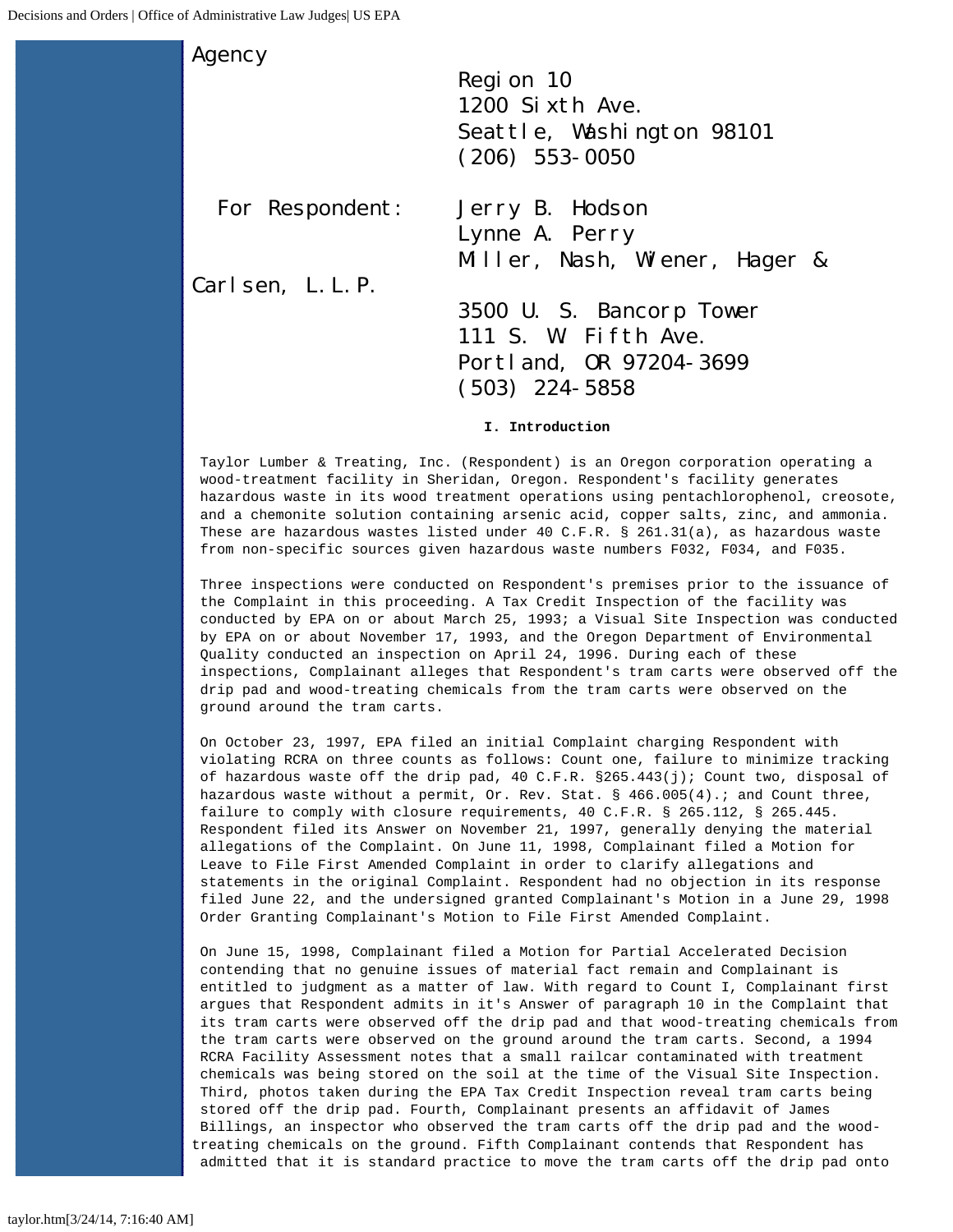the soil north of the drip pad.

In its June 26 Response to EPA's Motion for Partial Accelerated Decision, Respondent argues that factual issues preclude the granting of Complainant's

Motion. $(1)$  Respondent's affidavit of Leo Godsey contradicts the information provided by EPA's inspection. The affidavit alleges a disputed issue of fact in stating that EPA's Exhibit A photographs indicate a substance appearing to be "either hydraulic or motor oil residue in stormwater from vehicles operated in Taylor's storage yard, not wood treating chemicals" as EPA contends.

Further, Respondent asserts that the overall drip pad operations are at issue and this requires further facility-specific information on the operation of Taylor Lumber. Respondent supports this contention by language in the final rule of Subpart W indicating that "methods for effectively preventing such migration of contaminants will vary depending on plant configuration and other factors." See Final Rule at 55 Fed Reg 50,450, 50,464 (1990). The regulation itself also indicates that the management of incidental and infrequent drippage in storage yards are not applicable to this subpart, 40 C.F.R. § 265.440(c). Whether EPA's claims of drippage are infrequent or incidental are unresolved issues of fact.

In addition, Respondent argues that the regulation at issue, 40 C.F.R. § 265.443(j) requires that the tracking of hazardous waste be minimized, as opposed to eliminated. This language requires an examination of Respondent's facility operations to determine the extent to which the facility operates through its drip pad operations, to minimize the tracking of hazardous waste.

## **II. Standard For Accelerated Decision**

The Consolidated Rules of Practice, § 22.20(a) authorizes the Administrative Law Judge to "render an accelerated decision in favor of the Complainant or Respondent as to all or any part of the proceeding, without further hearing or upon such limited additional evidence, such as affidavits, as he may require, if no genuine issue of material fact exists and a party is entitled to judgment as a matter of law as to all or any part of the proceeding."

It is well-established that this procedure is analogous to the motion for summary judgment under Rule 56 of the Federal Rules of Civil Procedure. In the Matter of CWM Chemical Services, Inc., Docket No. TSCA-PCB-91-0213, TSCA Appeal No. 93-1, 1995 EPA App. LEXIS 20; 6 E.A.D. 1, (May 15, 1995); and In the Matter of Harmon Electronics, Inc., RCRA Docket No. VII-91-H-0037, 1993 RCRA LEXIS 247, (August 17, 1993).

The burden of showing there exists no genuine issue of material fact is on the party moving for summary judgment. Adickes V. Kress, 398 U.S. 144, 157 (1970). In considering such a motion, the tribunal must construe the factual record and reasonable inferences therefrom in the light most favorable to the non-moving party. Cone v. Longmont United Hospital Assoc., 14 F.3d 526, 528 (l0th Cir., 1994). A simple denial of liability is inadequate to demonstrate that an issue of fact does indeed exist in a matter. A party responding to a motion for accelerated decision must produce some evidence which places the moving party's evidence in question and raises a question of fact for an adjudicatory hearing. In the Matter of Rickford Inc., Docket No. TSCA-V-C-052-92, 1994 TSCA LEXIS 90 (November 28, 1994).

The decision on a motion for summary judgment or accelerated decision must be based on the pleadings, affidavits and other evidentiary materials submitted in support or opposition to the motion. Calotex Corp. v. Catret, 477 U.S. 317, 324 (1986); 40 C.F.R. § 22.20(a); F.R.C.P. 56(c). Upon review of the evidence in a case, even if a judge believes that summary judgment is technically proper, sound judicial policy and the exercise of judicial discretion permit a denial of such a motion for the case to be developed fully at trial. See, Roberts v. Browning, 610 F.2d 528, 536 (8th Cir. 1979).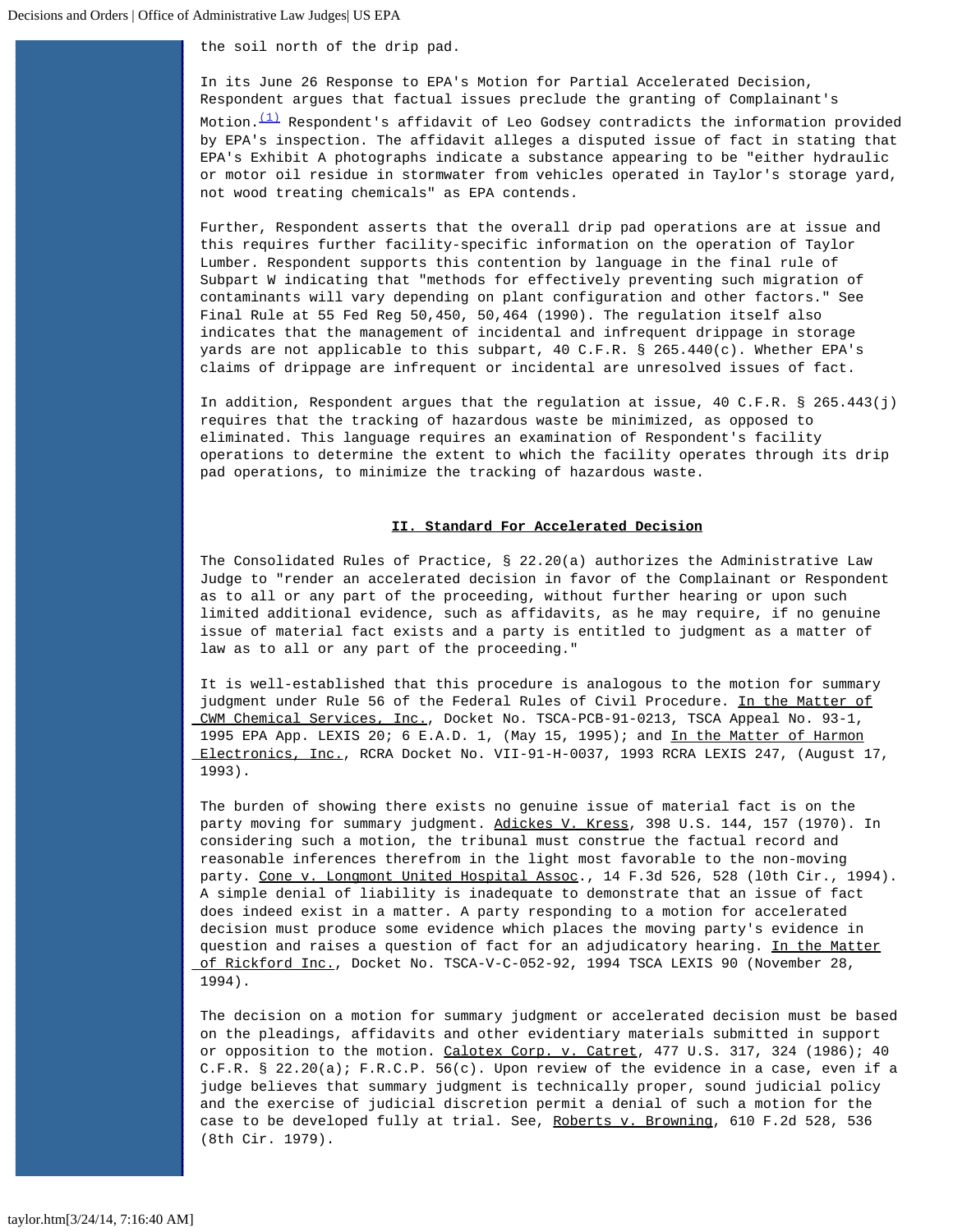Respondent has raised issues of fact through its affidavits contradicting EPA's evidence and its discussions of the language of the regulation at issue. A hearing is therefore necessary to fully develop the record on the drip pad operations of Respondent's facility. Among other issues to be developed at hearing are: a determination of whether the contaminants found on the Respondent's premises at the time of the inspection were, in fact, wood-treating chemicals as EPA claims; a determination of whether Respondent's efforts to "minimize" the tracking of hazardous waste sufficiently satisfy the requirements of 40 C.F.R. § 265.443(j); and further information on the frequency and incidence of drippage at the facility must be examined at the hearing.

## **Order**

Accordingly, pursuant to 40 C.F.R. § 22.20 of the Consolidated Rules of Practice, Complainant's Motion for Partial Accelerated Decision is **DENIED.**

Stephen J. McGuire Administrative Law Judge

\_\_\_\_\_\_\_\_\_\_\_\_\_\_\_\_\_\_\_\_\_\_\_\_\_\_\_\_

Washington, D. C.

<span id="page-3-0"></span>1. EPA also filed a reply memorandum in support of its Motion for Partial Accelerated Decision on July 24, 1998.

In the Matter of Taylor Lumber and Treating, Inc., Respondent EPA Docket No. 10-97-0091-RCRA

## CERTIFICATE OF SERVICE

I certify that the foregoing **Order Denying Complainant's Motion For Partial Accelerated Decision**, dated July 28, 1998, was sent this day in the following manner to the addressees listed below:

Original by Regular Mail to: Mary Shillcutt

 Regional Hearing Clerk U.S. EPA 1200 Sixth Avenue Seattle, WA 98101

Jennifer Byrne, Attorney

Assistant Regional

 U.S. EPA (ORC-158) 1200 Sixth Avenue

Copy by Regular Mail to:

 Attorney for Complainant: Jennifer MacDonald, Attorney .

Counsel<sub>s</sub>

Seattle, WA 98101